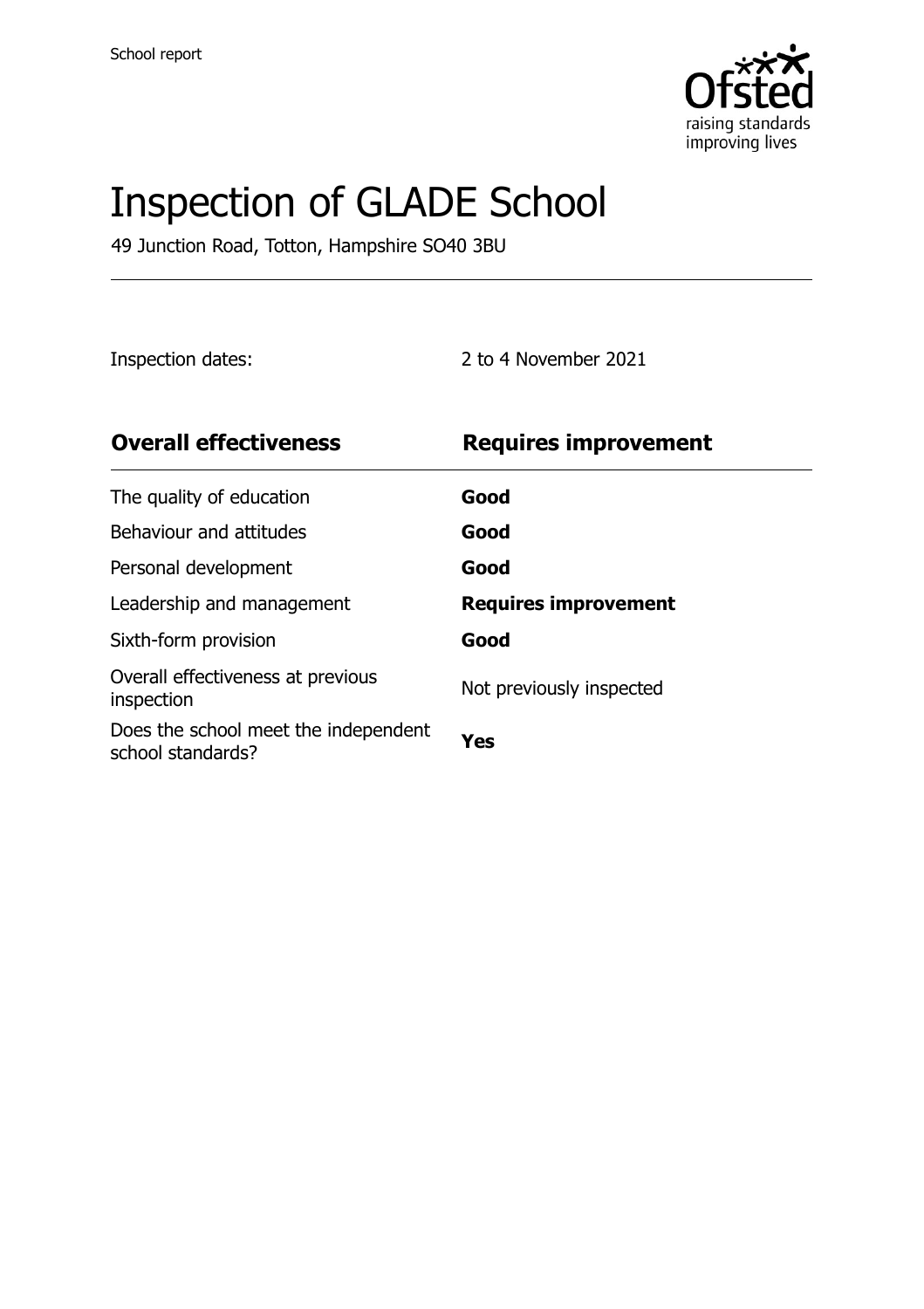

#### **What is it like to attend this school?**

Pupils enjoy coming to Glade School. They are happy and safe. Pupils achieve ambitious goals because of the school's nurturing approach to supporting pupils with autism spectrum disorders. Learning is planned around pupils' interests and individual needs. Learning spaces are bespoke to each pupil. For example, some pupils choose to sit at a desk surrounded by their favourite books. Others decorate their spaces with blankets and cushions because this makes them feel safe.

Staff get to know pupils' needs really well. They have high ambitions for pupils' behaviour. Staff recognise when a pupil begins to get upset or frustrated. Their calming and prompt approach helps to minimise pupils' outbursts and impulsive behaviour.

Adults help pupils to understand how to communicate positively with others, including when using social media. This is especially important because sometimes pupils do not understand how their words and actions might upset other people. Adults deal with any incidents of bullying very sensitively, but make sure that it stops.

Parents are enthusiastic about the school. They appreciate the regular communication with staff and value the personalised approach to learning. As one said, 'My child lives a happier, more fulfilled life,' because of the difference the school makes.

#### **What does the school do well and what does it need to do better?**

The leaders and directors' expertise in autism spectrum disorders has enabled them to set up a school that supports pupils' special educational needs very effectively. The curriculum meets pupils' different academic, behavioural and therapeutic needs well. Pupils are safe, cared for and achieve positive outcomes.

Leaders are still ironing out how best to check that the school's policies and procedures are working well. Directors have set up a range of systems to keep themselves informed about the school's effectiveness. However, these systems are not working as well as they should be. Some inexperienced leaders are not using the school's systems for noting and updating concerns efficiently. Some analysis, for example of attendance and behaviour, is not being conducted well enough. Consequently, those responsible for governance are at risk of not having all the information they need to respond promptly to any issues that arise.

Adults take time to get to know pupils' needs, interests and abilities extremely well from the time they join the school. They use this information to plan ambitious programmes of study that are bespoke for each pupil. This approach helps pupils, many of whom have been out of education for some time, to attend school regularly.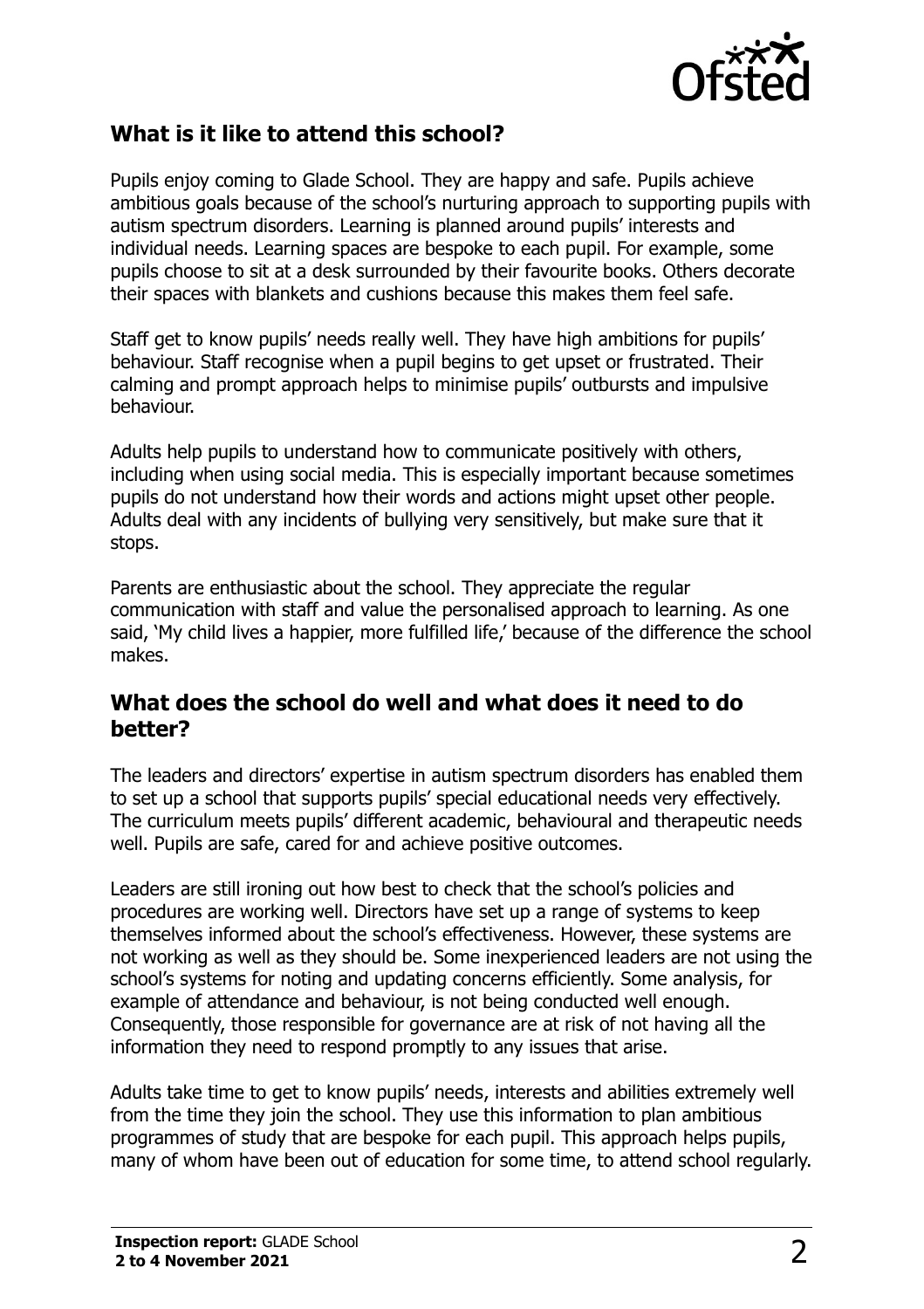

Teachers typically teach one pupil at a time. Teachers constantly adapt their subject plans to engage each pupil in learning new information and skills. Lessons are carefully structured to build on what each pupil already knows. Resources are tailored to each pupil's learning needs. Teachers check regularly that pupils have remembered new information and adapt their plans to fill in any gaps in learning. Consequently, pupils gain confidence in their abilities, and their learning in a range of subject areas improves.

Often pupils who join the school are still in the early stages of learning to read. Staff identify pupils' gaps in reading when they join the school. Staff use various methods to help pupils fill these gaps, prioritising a phonics approach to help pupils learn to decode unfamiliar words. Some pupils who join the school are able readers but refuse to read for themselves. Adults expertly help such pupils to change their minds, for example by reading to pupils and gently encouraging them to join in. Some pupils read avidly. Adults encourage these pupils to increase the range of books they read by introducing pupils to new authors and genres.

Pupils' behaviour is good. Staff achieve this through a strong understanding of autism spectrum disorders, along with a patient and caring approach. Adults are well trained and recognise quickly when a pupil needs more help to regulate their behaviour and maintain their self-control. Pupils learn to be responsible for their actions and respectful of others. This is a significant challenge for some pupils due to the nature of their needs.

Adults support pupils to develop and maintain good mental health. Leaders have made sure that pupils have access to a range of extra help to meet pupils' therapeutic needs. Pupils who need extra help get it quickly.

Pupils' personal development is prioritised, particularly the development of social skills. The curriculum includes lots of opportunities to understand and thrive in the wider community. There are carefully planned and managed opportunities for pupils to learn to interact with others, for example with small group discussions in school, and visits to local shops and places of interest.

Throughout their time in school, pupils are encouraged to think about their futures. Regular careers education and opportunities for work experience support this work. Leaders make sure pupils gain qualifications and skills that will help them move on to suitable next stages such as college or work. Those pupils not quite ready by the end of Year 11 stay at the school into the sixth form until they are. One parent, of a pupil who recently left the sixth form, said his son is now happily attending college independently. He said, 'It's a huge achievement that did not seem possible before my son joined Glade.'

### **Safeguarding**

The arrangements for safeguarding are effective.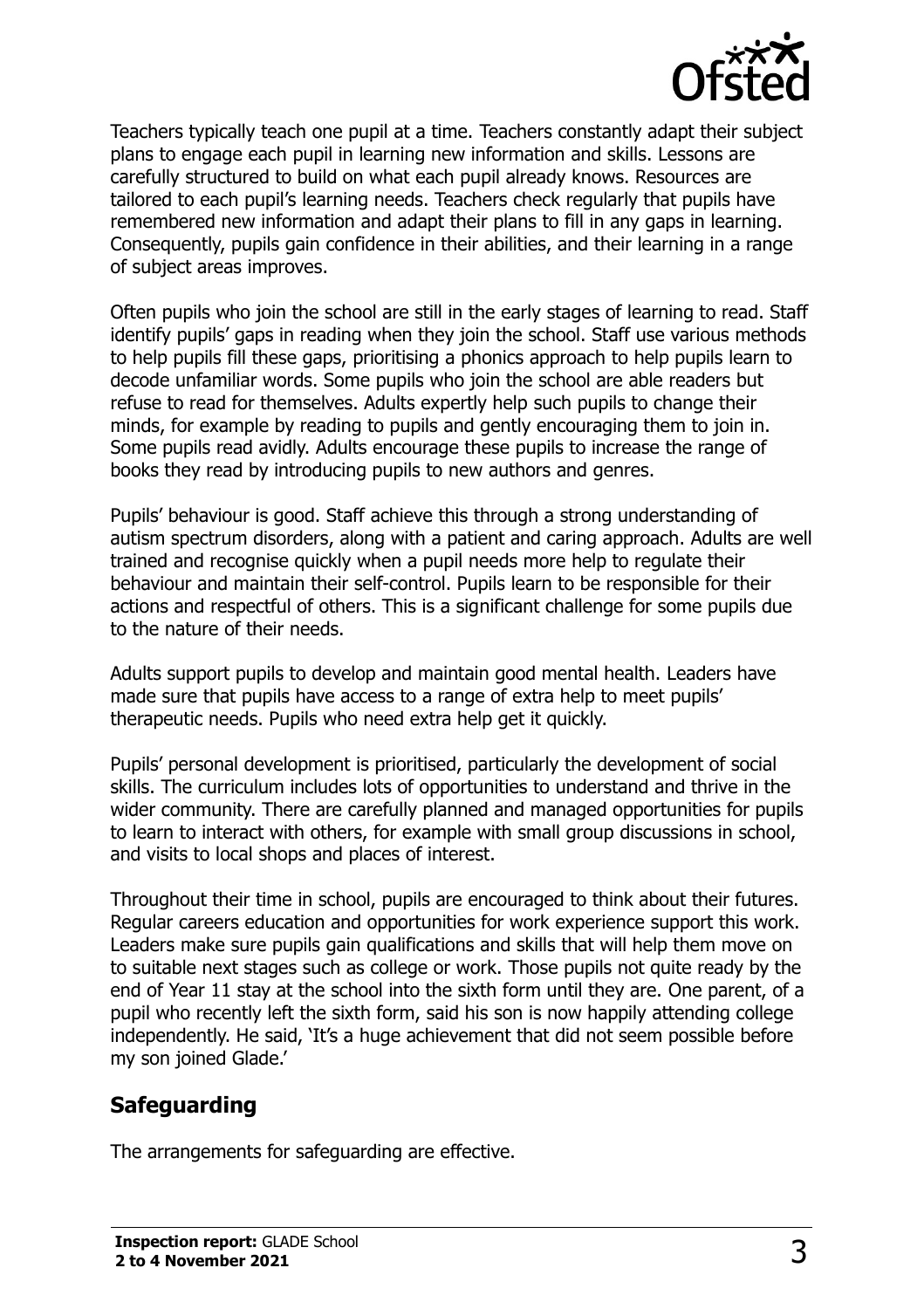

Safeguarding is staff's constant consideration. Leaders and staff are knowledgeable about safeguarding, especially the extra risks that pupils with special educational needs and/or disabilities face. Adults keep a watchful eye on pupils. They recognise quickly when a pupil needs additional help to keep themselves safe. Leaders make sure that pupils swiftly get the help they need. Leaders communicate well with local authorities when they need to escalate concerns. Pupils feel and are very safe in the school.

However, at the start of the inspection, some of the systems designed to support safeguarding practice were not being used well enough, including how frequently risk assessments were updated in the light of new information. This practice was quickly tightened up during the inspection.

## **What does the school need to do to improve? (Information for the school and proprietor)**

Some inexperienced leaders are not as familiar as they need to be with the school's requirements for recording and analysing information about pupils' attendance, behaviour and safety. Consequently, there is a risk that leaders and directors do not have all the information they need to respond to any issues that arise. Directors need to make sure their management systems are working as intended, so that they have accurate and up-to-date information on how well the school is doing. This will enable them to respond to any concerns promptly.

### **How can I feed back my views?**

You can use [Ofsted Parent View](http://parentview.ofsted.gov.uk/) to give Ofsted your opinion on your child's school, or to find out what other parents and carers think. We use information from Ofsted Parent View when deciding which schools to inspect, when to inspect them and as part of their inspection.

The Department for Education has further quidance on how to complain about a school.

If you are the provider and you are not happy with the inspection or the report, you can [complain to Ofsted.](http://www.gov.uk/complain-ofsted-report)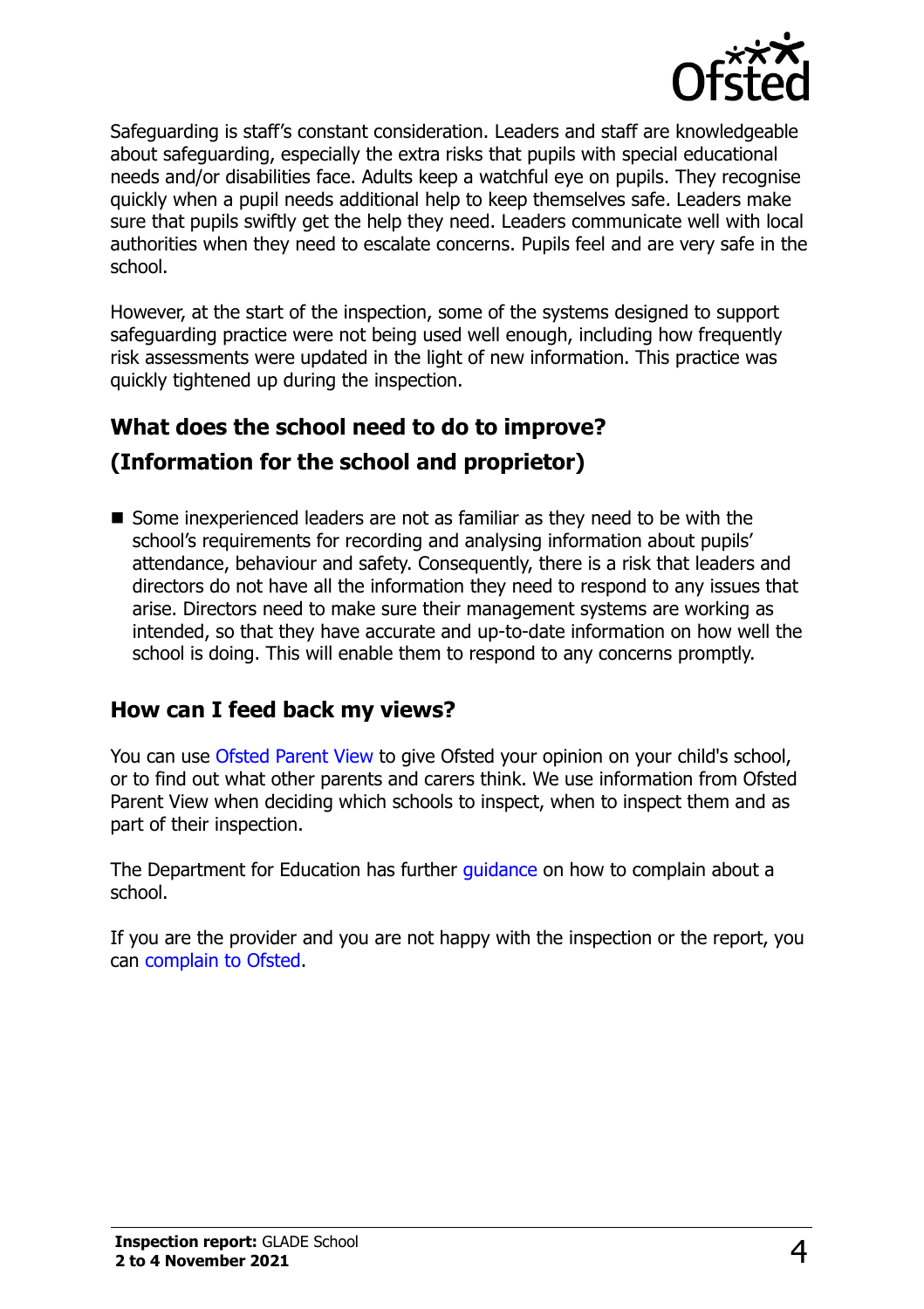

# **School details**

| Unique reference number                       | 147655                              |
|-----------------------------------------------|-------------------------------------|
| <b>DfE registration number</b>                | 850/6097                            |
| <b>Local authority</b>                        | Hampshire                           |
| <b>Inspection number</b>                      | 10202273                            |
| <b>Type of school</b>                         | Other Independent Special School    |
| <b>School category</b>                        | Independent school                  |
| Age range of pupils                           | 11 to 19                            |
| <b>Gender of pupils</b>                       | Mixed                               |
| Gender of pupils in the sixth form            | Mixed                               |
| Number of pupils on the school roll           | 20                                  |
| Of which, number on roll in the<br>sixth form | 8                                   |
| <b>Number of part-time pupils</b>             | $\overline{0}$                      |
| <b>Proprietor</b>                             | Fair Ways Community Benefit Society |
| <b>Chair</b>                                  | Mac McHugh                          |
| <b>Headteacher</b>                            | Victoria Horner                     |
| <b>Annual fees (day pupils)</b>               | £69,519 to £90,343.95               |
| <b>Telephone number</b>                       | 023 8036 7036                       |
| Website                                       | www.fairways.co                     |
| <b>Email address</b>                          | admin@fairways-school.org           |
| Date of previous inspection                   | Not previously inspected            |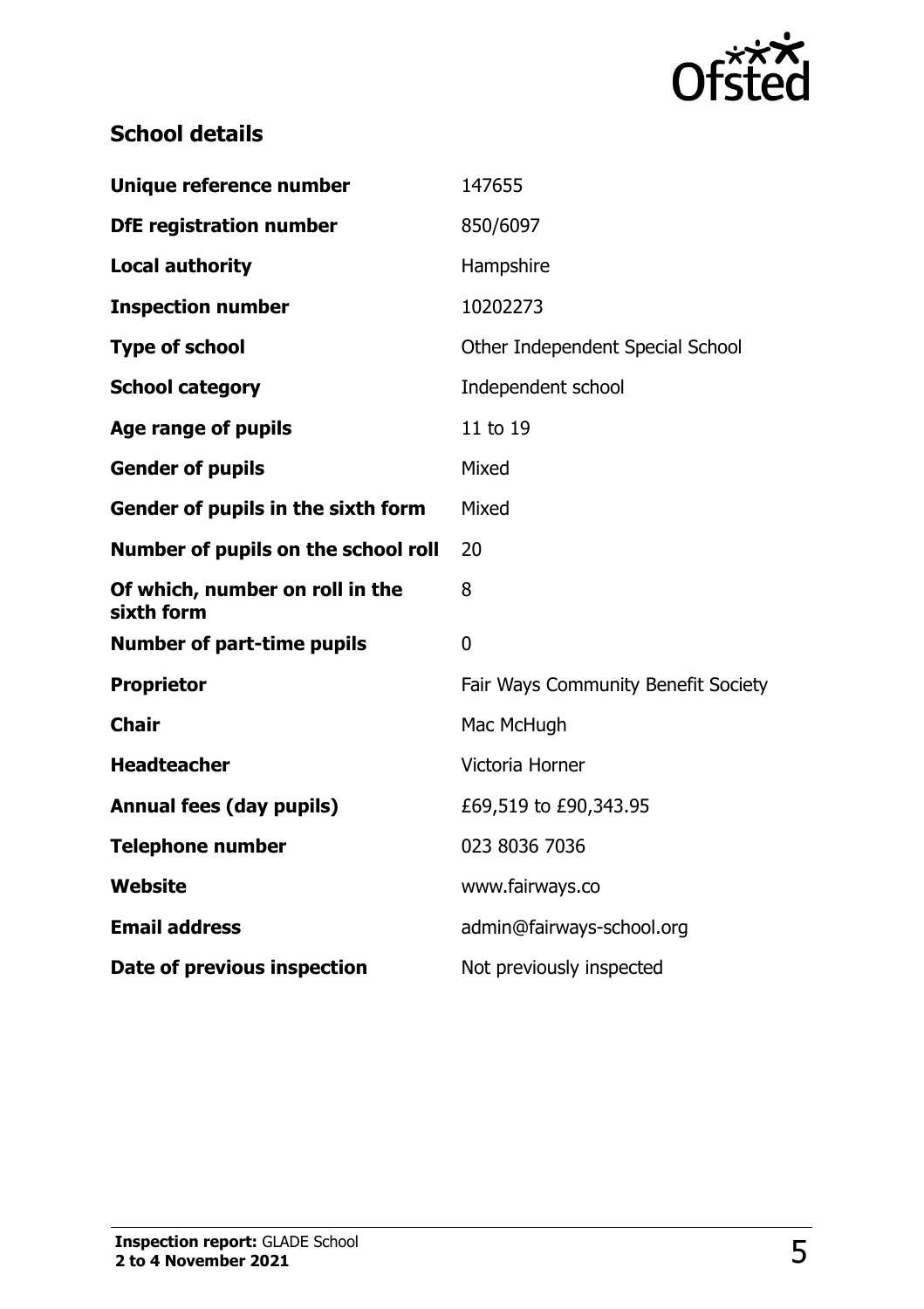

#### **Information about this school**

- Glade School is an independent special school for pupils with autism spectrum disorders. Pupils are referred to Glade School by a local authority. All pupils have an education, health and care plan. Several pupils have been out of formal education for some time before coming to the school.
- This is the first standard inspection of a newly registered school. The school was registered by the Department for Education in August 2020 and opened as Glade School in September 2020. Before then, the provision operated as an outreach division of Fair Ways School, which is registered with and inspected by Ofsted.
- The school uses one registered and three unregistered providers of alternative education.

### **Information about this inspection**

Inspectors carried out this inspection under section 109(1) and (2) of the Education and Skills Act 2008. The purpose of the inspection is to advise the Secretary of State for Education about the school's suitability for continued registration as an independent school.

The school meets the independent school standards. These are the requirements set out in the schedule to the Education (Independent School Standards) Regulations 2014.

- This was the first routine inspection the school received since the COVID-19pandemic began. Inspectors discussed the impact of the pandemic with the school leaders and have taken that into account in their evaluation.
- Inspectors met with the headteacher, other senior leaders and a range teachers and other staff. They also met with the director of education, the managing director and the chief executive officer of Fair Ways Community Benefit Society.
- **Inspectors carried out deep dives in these subjects: science; mathematics;** personal, social and health education; and the 'careers and transition' programme. This involved discussion with the leaders of these subjects, checking curriculum plans, visiting lessons, looking at pupils' work and talking with pupils and staff about learning in these subjects.
- Inspectors also visited lessons, spoke to teachers and looked at a sample of pupils' work from a wider range of subjects.
- To evaluate the effectiveness of safeguarding, inspectors met with the designated safeguarding lead and other safeguarding leaders. They spoke to a range of staff and some pupils. Inspectors scrutinised safeguarding records, including those relating to risk assessments, health and safety checks and the safer recruitment of staff.
- Inspectors took account of the views of parents through consideration of the four responses to Ofsted's online parent survey and accompanying free-text comments, and by telephone conversations with four parents. They considered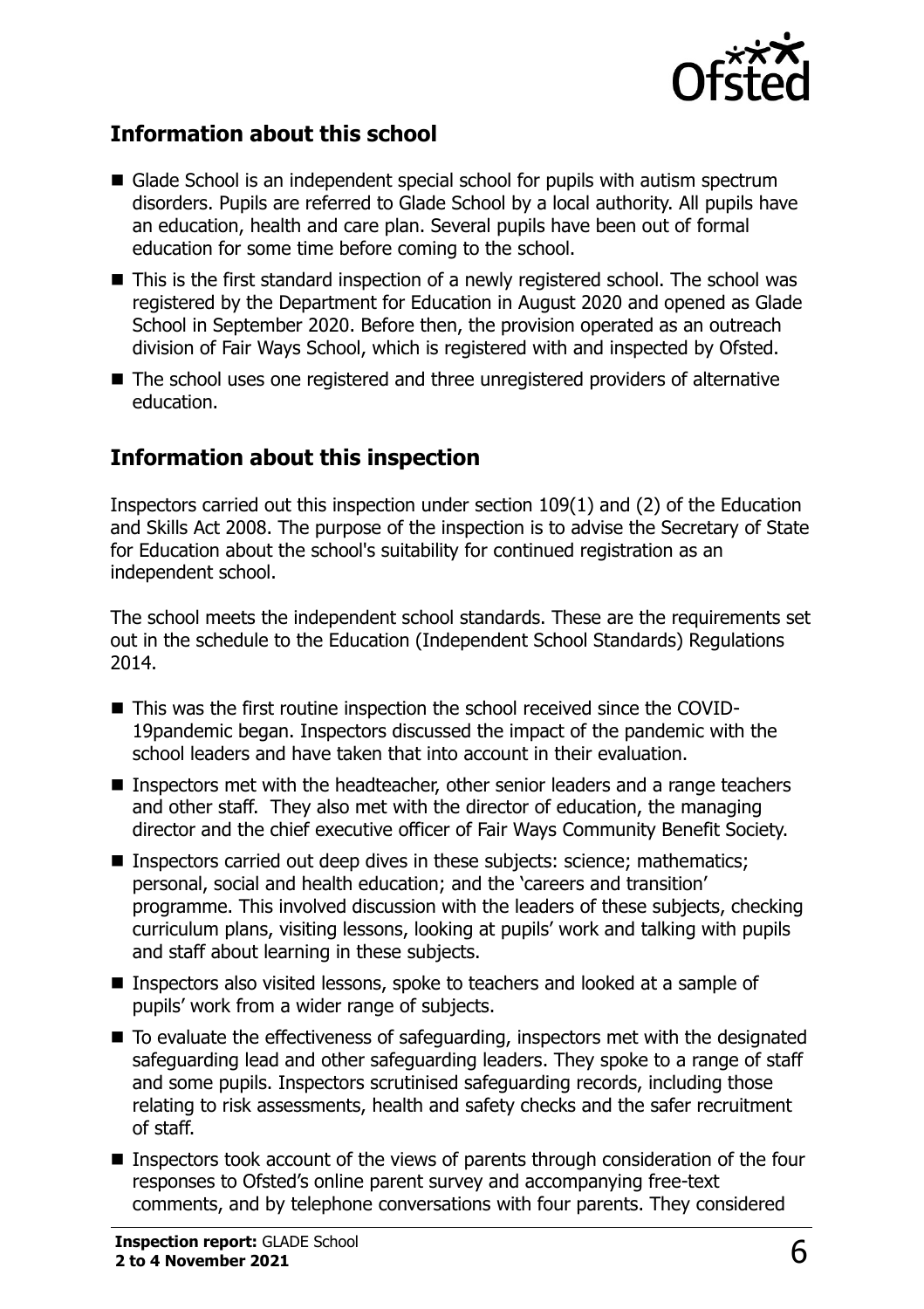

the views of staff through conversations and scrutiny of the 20 responses to the online staff survey. Inspectors spoke to pupils in class and around the school, and considered the five responses to the online pupil survey.

■ The lead inspector toured the school premises, checked the school's website, explored the attendance and admissions registers, and scrutinised a range of other documentation to check that the school complies with the independent school standards.

#### **Inspection team**

Catherine Old, lead inspector **Her Majesty's Inspector** 

Sian Thornton **Contract Contract Contract Contract Contract Contract Contract Contract Contract Contract Contract Contract Contract Contract Contract Contract Contract Contract Contract Contract Contract Contract Contract**